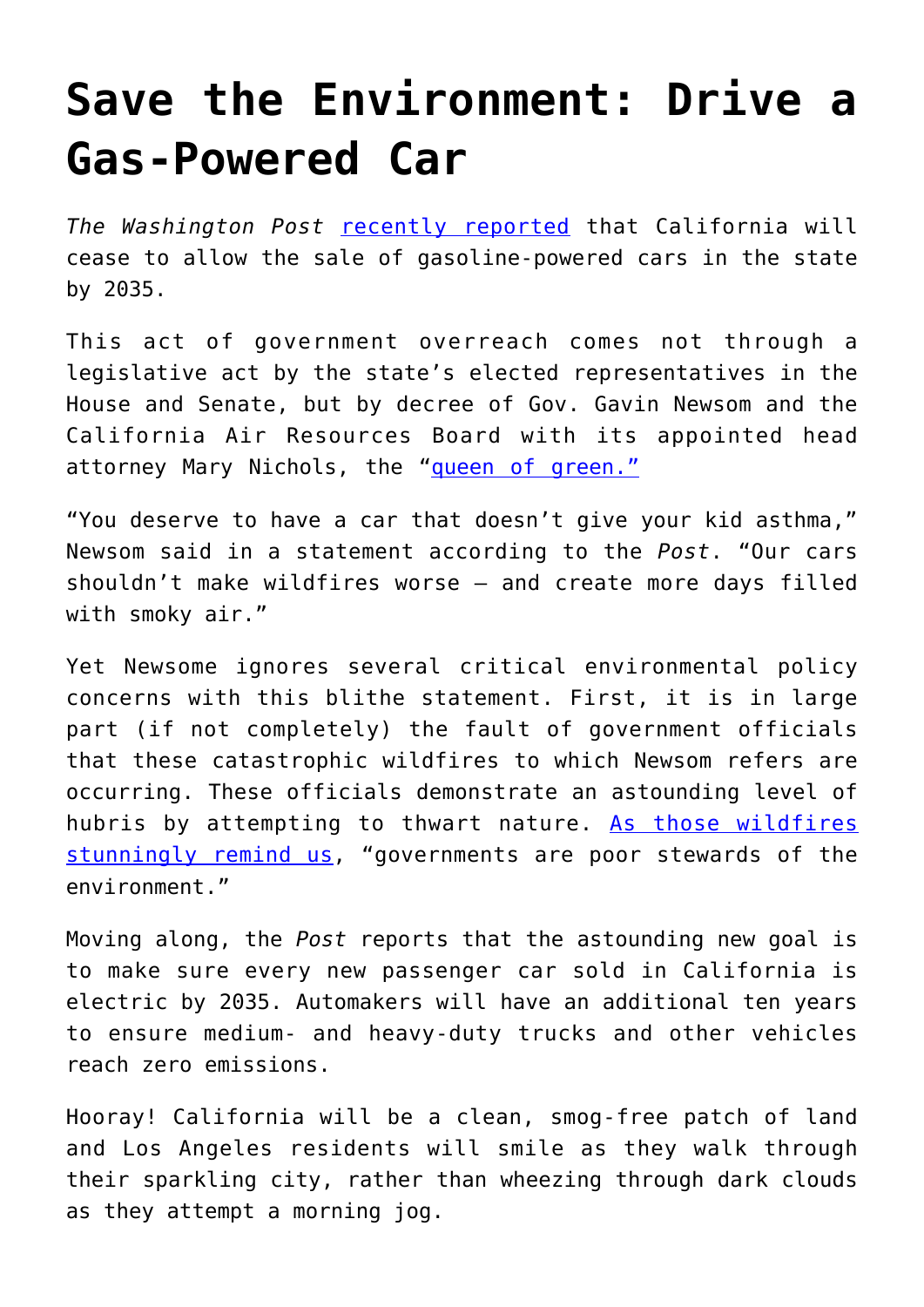Not so fast, pump the brakes on that vehicular celebration.

As the *Post* reports, "the order does not prevent Californians from owning or selling used cars with internal combustion engines, or buying them outside the state." The biggest accomplishment of this order might just be shipping auto sales tax money out of California and to surrounding states. Yes, coastal Californians might not want to make the trek out to Nevada or Arizona, or up to Oregon, but the more conservative, out-state residents of California likely won't hesitate to cross the border.

If that happens, California's automotive manufacturing industry – worth  $$5.5$  billion in  $2017$  – may dwindle. Considering that Californians [on average account for](https://californiaglobe.com/section-2/californias-unemployment-averages-27-percent-of-all-u-s-claims/) 27 percent of all current U.S. unemployment claims and one-third of all welfare claims, it seems like a bad time to implement new regulations that could hinder this industry.

The move to electric cars in California may end up doing more harm than good not only to the auto industry, but to the environment as well.

To start with, 62.7 percent of the United States' energy production still comes from fossil fuels, with natural gas and coal dominating this production. A further 19.7 percent comes from nuclear energy, with all renewable energy sources accounting for just 17.5 percent of U.S. energy production. Those cars may be electric, but they're really just coal powered instead of gas powered.

California may end up *moving* a slight bit of energy production pollution out of the state, but they won't be eliminating much of it. In addition, the environmental costs of battery production for electric cars is enormous, and these are largely borne by developing nations.

The battery in a Tesla Model S contains about 26 pounds of lithium, which is often extracted in water-intensive methods.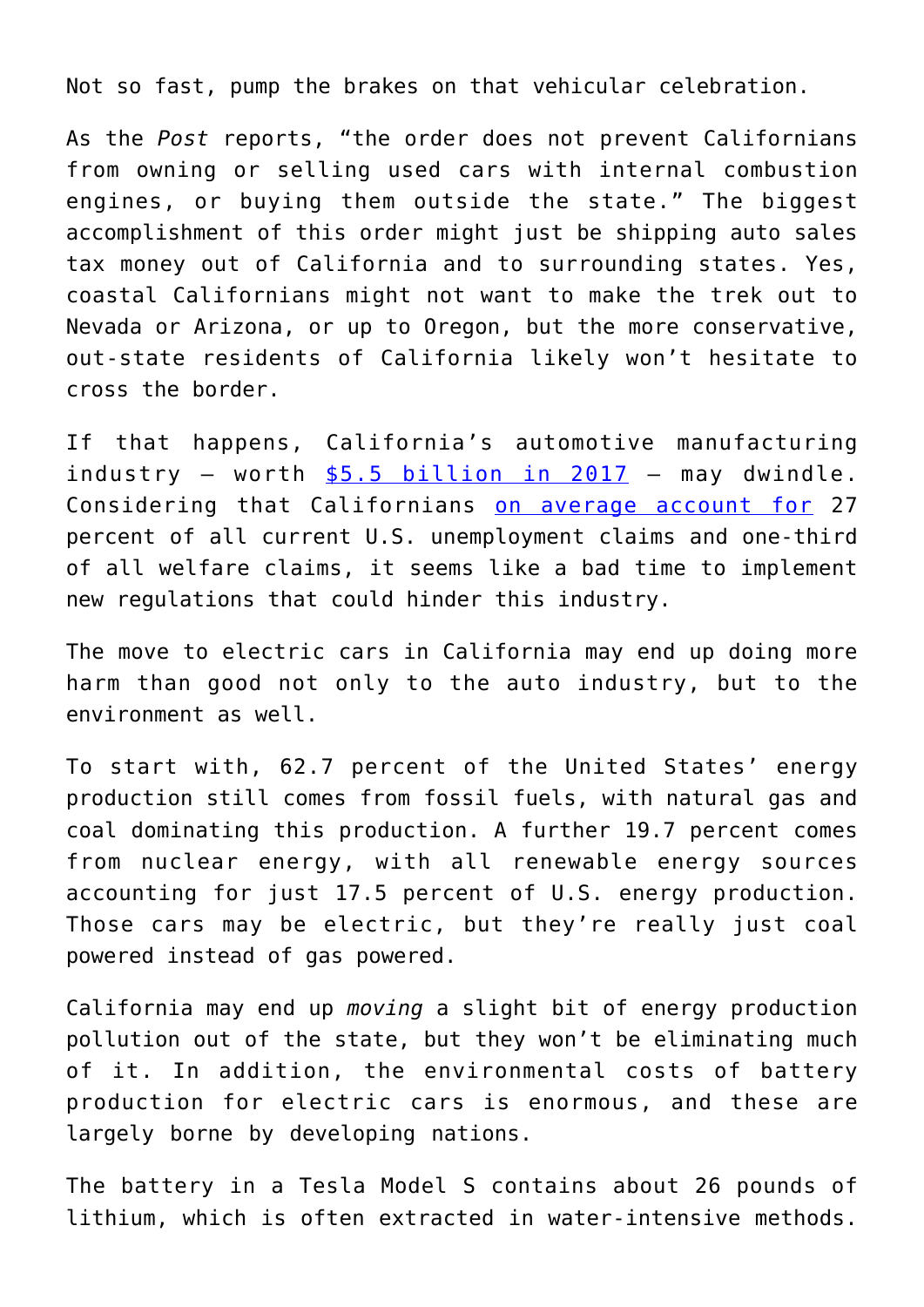These methods have tainted water to the point where [dead fish](https://www.wired.co.uk/article/lithium-batteries-environment-impact) [cover the surface of rivers in Tibet, with cow and yak](https://www.wired.co.uk/article/lithium-batteries-environment-impact) [carcasses floating downstream](https://www.wired.co.uk/article/lithium-batteries-environment-impact) after dying from the poisoned drinking water. The Chilean method of lithium extraction uses 500,000 gallons of water per metric ton of lithium, resulting in the lithium industry using 65 percent of the Salar de Atacama region's water, a practice which can have severe impacts on local farmers. Sometimes this also involves the use of fossil fuels to speed up the evaporation of the water as part of extraction process, thus rendering electric cars even *more* pointless in the fight to save the environment.

One [environmentalist group in Europe](https://www.foeeurope.org/sites/default/files/publications/13_factsheet-lithium-gb.pdf) noted that lithium extraction uses "toxic chemicals" and that the extraction itself "inevitably harms the soil and also causes air contamination." So Newsom and other Californians might each end up owning a "car that doesn't give your kid asthma," but the kids in Chile, China, and other developing nations often end up paying a much higher price.

Nowhere is this more true than in the Democratic Republic of the Congo (DRC), [where child labor is used to extract cobalt,](https://www.ft.com/content/c6909812-9ce4-11e9-9c06-a4640c9feebb) another crucial component in electric car batteries, which use several pounds of the highly in demand metal. In 2014, UNICEF estimated that roughly [40,000 children worked in cobalt mines](https://www.amnesty.org/en/latest/news/2016/01/child-labour-behind-smart-phone-and-electric-car-batteries/) [in the DRC,](https://www.amnesty.org/en/latest/news/2016/01/child-labour-behind-smart-phone-and-electric-car-batteries/) which is the world's largest producer of cobalt. Often they worked 12 hour days for just one to two dollars a day.

California's regulatory overlords are so eager to engage in virtue signaling that they ignore the devastating environmental and human costs of electric cars. Newsom is merely outsourcing suffering. This me-first attitude blinds the regulators to the harm their policies create elsewhere in the world, a harm that also goes directly against their stated goals.

Newsom and his buddies may indeed slightly decrease the output